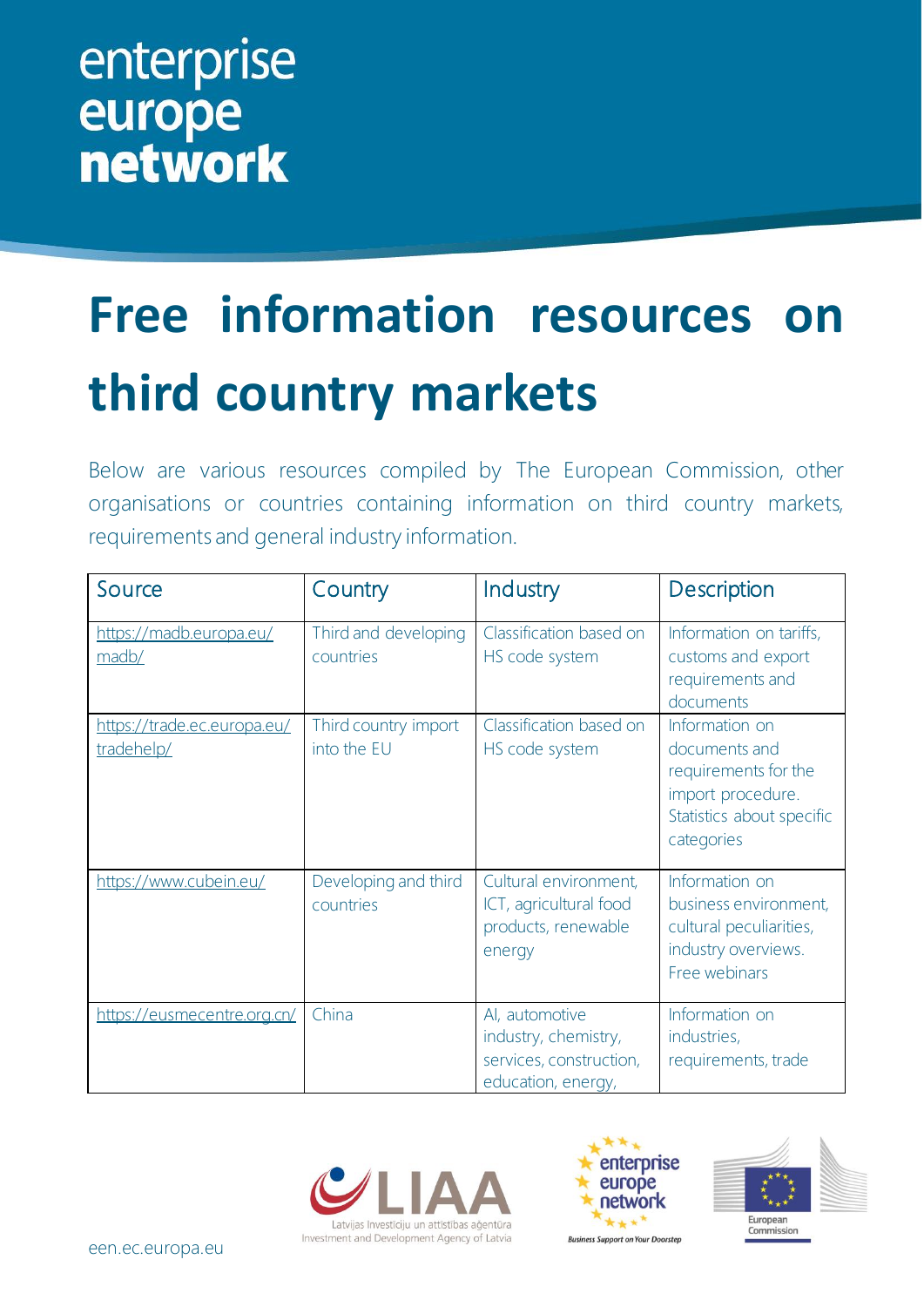|                                                                                      |                                                                         | food, health, ICT,<br>leisure, mechanical<br>engineering, renewable<br>energy, trade, textile<br>and apparel, transport,<br>etc.                                                                                                                 | shows. Database of<br>service providers                                                                                                                     |
|--------------------------------------------------------------------------------------|-------------------------------------------------------------------------|--------------------------------------------------------------------------------------------------------------------------------------------------------------------------------------------------------------------------------------------------|-------------------------------------------------------------------------------------------------------------------------------------------------------------|
| https://www.elanbiz.org/<br>home                                                     | Brazil, Colombia,<br>Argentina, Peru,<br>Ecuador, Costa Rica,<br>Mexico | Food, ICT, medicine,<br>automotive industry,<br>cosmetics, energetics,<br>transport, etc.                                                                                                                                                        | Information on<br>industries, opportunity<br>to communicate with<br>local experts.<br>Information on<br>procurement, trade<br>agreements, and<br>investment |
| https://ec.europa.eu/chafea<br>/agri/en/enter-new-<br>markets/market-<br>information | Third countries                                                         | Food and beverages                                                                                                                                                                                                                               | Information on<br>entering food and<br>beverage markets of<br>third countries,<br>distribution channels,<br>strategies, risks and<br>statistics             |
| http://www.eibn.org/                                                                 | Indonesia                                                               | Al, automotive<br>industry, chemistry,<br>services, construction,<br>education, energy,<br>food, health, ICT,<br>leisure, mechanical<br>engineering, timber,<br>aviation, renewable<br>energy, trade, textile<br>and apparel, transport,<br>etc. | Information on market<br>and investment<br>industries by sectors,<br>company database                                                                       |
| http://research.hktdc.com/                                                           | Third and developing<br>countries                                       | Medicine,<br>biotechnology, food,<br>textile, household, toys,<br>services industry                                                                                                                                                              | Information on various<br>industries, markets and<br>trends. In-depth<br>information on starting<br>business and market in<br>China                         |
| https://www.slideshare.net/<br>eugateway                                             | Thailand, Singapore,<br>Philippines, Indonesia                          | Medical and health<br>care technology, green<br>technology,<br>environment and water                                                                                                                                                             | Detailed presentations<br>on specific industries                                                                                                            |